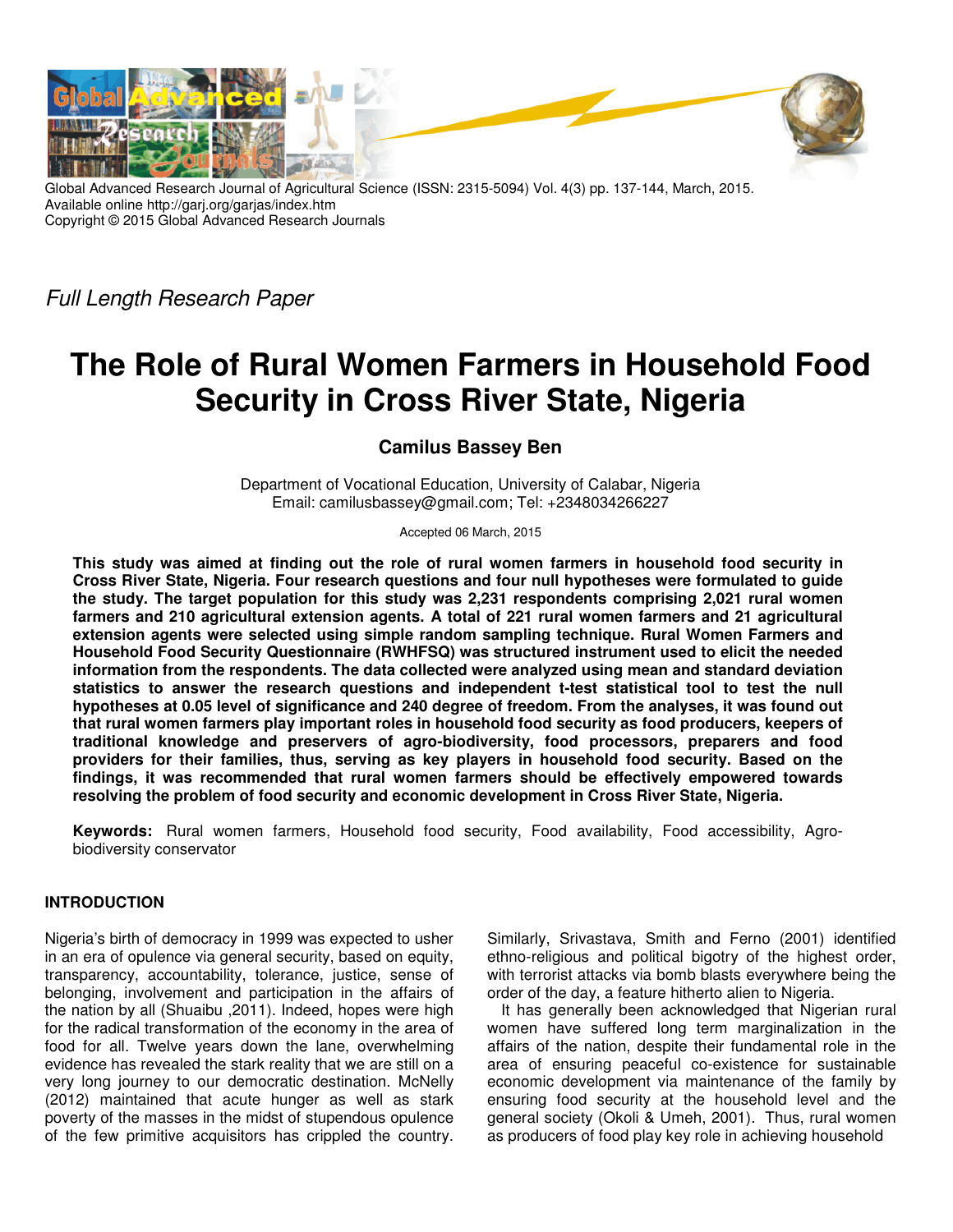food security. Rural women in Cross River State, Nigeria are not exempt from these challenges as the State has been recently affected by low food production, erosion of traditional and indigenous farming practices, and loss of agrobiodiversity. In the light of the foregoing, this study was conducted to ascertain the roles of rural women farmers in household food security in Cross River State, Nigeria

## **Purpose of the Study**

The main purpose of this study was to investigate the roles of rural women farmers in household food security in Cross River State, Nigeria. Specifically, the study sought:

1. To determine the roles rural women farmers play as household food producers in Cross River State, Nigeria. 2. To find out the roles rural women farmers play as conservators of agrobiodiversity in Cross River State, Nigeria

3. To identify the roles rural women farmers play as household food processors in Cross River State, Nigeria

## **Research Questions**

The following research questions guided the study:

1. What roles do rural women farmers play as household food producers in Cross River State, Nigeria? 2. What roles do rural women farmers play as conservators of agrobiodiversity in Cross River State, Nigeria?

3. What roles do rural women farmers play as household food processors in Cross River State, Nigeria?

## **Research Hypotheses**

The following research hypotheses were tested at 0.05 level of significance:

1. There is no significant difference in the mean ratings of respondents on the roles rural women farmers play as household food producers in Cross River State, Nigeria.<br>2.

There is no significant difference in the mean ratings of respondents on the roles rural women farmers play as conservators of agrobiodiversity in Cross River State, Nigeria.

3. There is no significant difference in the mean ratings of respondents on the roles rural women farmers play as household food processors in Cross River State, Nigeria.

### **Literature Review**

Women are farmers and food producers. They produce a large part of the world's food. Karl (2009) submitted that exact data is very hard to come by but FAO (2009) estimated that women are the main producers of the world's staple foods: maize, wheat and rice. According to

the estimate, women are generally responsible for about 50 percent of the world's food production and, in some countries of sub-Saharan Africa like Nigeria, women provide between 60 and 80 percent of the food for household consumption, mainly as unpaid labourers on family plots.

Idrisa, Gwary and Shehu (2008) found out in their study that women's contribution to agricultural production in Nigeria varies from agro-ecological zone to the other, crop to crop and task to task. Dauda (2009) submitted that women provide up to 90 per cent of the labour for rice cultivation in south-western Nigeria. Similarly, Keller (2010) maintained that women perform 25 to 45 percent of agricultural field tasks. Meludu, Ifie, Akinbile and Adekoya (1999) found out that, women contribute 53 percent of the agricultural labour. Men are found more often in agricultural wage labour and cash crop production, while women are mostly found producing food for their families and local markets. Women are also found in agricultural wage labour.

Titus and Adetokunbo's (2007) findings revealed that women make up 65 percent of the field workers in farms, comprise 60 percent of the contractual workers in the fruit sector and women constitute 40 per cent of the field workers for vegetables and 90 percent of the packers. They further found out that women provide 70 to 80 per cent of the labour in packing and labeling of horticulture. Women perform many tasks in household crop production, including sowing seeds, weeding, applying fertilizers and pesticides, and harvesting and threshing of the crops. They are also responsible for post-harvest food processing, storage, transport and marketing. In addition to producing staple crops, women in many countries also grow legumes and vegetables to feed their families (Gellen, 2004).

International Institute of Sustainable Development (IISD) (2015) maintained that women play an important role in raising poultry and small livestock such as goats, rabbits and pigs. They also feed and milk larger livestock. Their tasks vary from country to country: Latin American women are less involved in crop production than women in sub-Saharan Africa, but are largely responsible for small livestock. In Nepal, women have almost the sole responsibility for fodder collection for buffalo while in Pakistan; women provide the majority of the labour for cleaning, feeding and milking cattle. For Olaleye (2008), women likewise assume significant roles in forestry, planting and caring for seedlings and gathering forest products for fuel, fodder and food. Where most rural areas dependent on fuel wood, women are almost always the ones responsible for gathering fuel wood that is used not only for cooking but also for food processing and other basic needs such as warmth, light and boiling water for drinking. Small-scale fisheries, which provide more than 25 per cent of the world's fish food catch, depend on women's contributions (Olowu & Igodan, 2009). Women in fishing communities catch fish with nets and traps and by baiting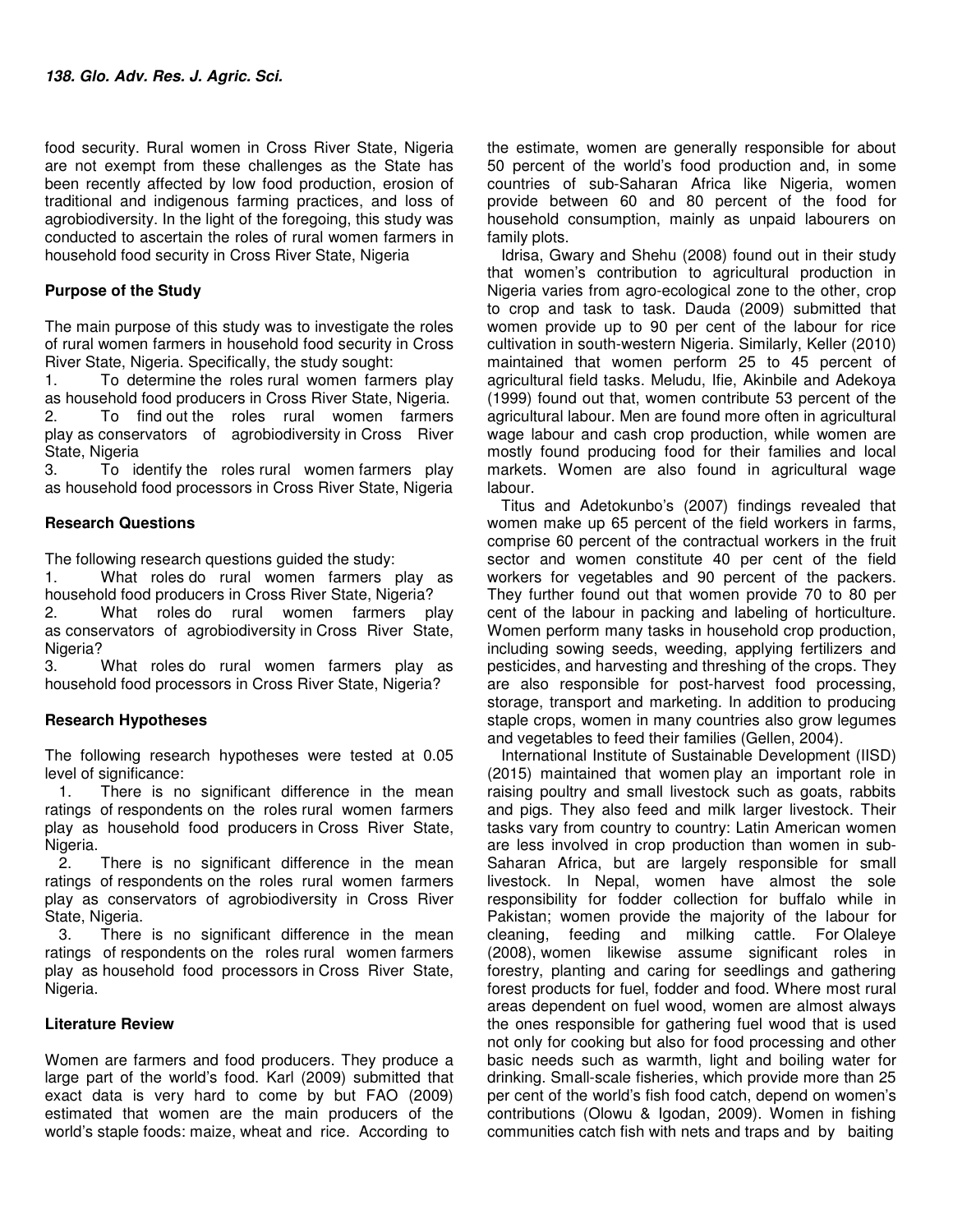and diving. Yayaha (2001) posited that women raise fish and crustaceans; make and repair nets and traps; assist men with launching and beaching operations, sorting and gutting the haul; and process and market their catch.

Women are also preservers of agrobiodiversity. The concept of agricultural biodiversity or agro-biodiversity as it is sometimes referred could be identified within a macro concept of biodiversity (Ben, 2010). Agricultural biodiversity is restricted to plants and animals used in commerce or having potential use (Srivastava, Smith and Ferno, 2001). It is the diversity of genetic resources (varieties, breeds, species, cultivated, reared or wild) used directly for food and agriculture; the diversity of species that support production (soil biota, pollinators, predators, etcetera) and those in the wider environment that support agroecosystems (agricultural, pastoral. forest and aquatic), as well as the diversity of agro-ecosystems themselves (FAO, 2008).

Rural women are often the preservers of traditional knowledge of indigenous plants and seeds. As the ones responsible for supplying their families with food and care, Ben (2010) found out that they have a special knowledge of the value and diverse uses of plants for nutrition, health and income. According to his findings, women grow traditional varieties of vegetables, herbs and spices in their home gardens; also often experiment with and adapt indigenous species, and are involved in the exchange and preservation of seeds. This has important implications for the conservation of plant genetic resources. Unfortunately, the importance of women's knowledge and expertise on agrobiodiversity conservation is often overlooked or ignored by development planners.

As providers of basic foods, fuel and water for their families, women have an important stake in the preservation of the environment and combating environmental degradation. Olaleye (2008) posited that women recognize the importance of forests as a source of food, fodder, medicine and many other products. Mainly responsible for providing water for the household, women according to him are acutely aware of the importance of water sources. Consequently, women have a particular interest in natural resource management, sustainable development and preservation of the environment. As managers of these natural resources for their families and communities, the women have taken an active role in conserving them.

Alarmed by the deforestation of the area which had led to floods and landslides, the women of Dasholi Village began a non-violent protest in 1976, acting as human shields to prevent trees from being cut down. This has grown into an ongoing natural resource conservation movement and spread throughout the whole area. The women first mobilized women's groups in neighbouring villages and other districts in the region, involving all women and men of the communities which were coordinated by an organization called the Dasholi Gram Samaj Mandal.

These women and their communities have succeeded in regenerating the forests; reducing the damage from floods and landslides and making their own work and lives easier (International Strategy for Disaster Reduction (ISDR), 2008).

Women are food processors and preparers. They are universally responsible for food preparation for their families and engaged in various stages and steps of processing this food. In many cultures and countries, women have the main responsibility for the provision of food—if not by producing it, then by earning income from purchasing it. This applies to urban and non-farming women as well as women farmers, and is not limited to the large percentage of female-headed households in the world.

This gender division of responsibilities is often unrecognized by development planners. False assumptions about households as a unit can have detrimental effects on food security. Development planners often assume that the increase of household income through the employment of men in cash crop production will benefit everyone and enable the household to purchase food. But in many cases, incomes are not pooled although women remain responsible for supplying the food. A classic example is south-southern Nigeria, where root and tuber crops were introduced as a cash crop employing men. The result was increased money in the community, but increased malnutrition as well. As men were no longer available for clearing land, women cultivated smaller plots of food crops for their families. The cash earned by men did not go to the purchase of food and everyone in the community suffered greater food insecurity.

## **METHODOLOGY**

The study employed a survey research design. The target population for this study was 2,231 respondents comprising 2,021 rural women farmers and 210 agricultural extension agents. A total of 221 rural women and 21 agricultural extension agents were selected using simple random sampling technique. This resulted to a total sample size of 242 respondents.

Rural Women Farmers and Household Food Security Questionnaire (RWHFSQ) was structured instrument used to elicit the needed information from the respondents. The instrument was divided into two parts. Part I solicited information on personal data of the respondents while Part II was structured into three sections; A to C. Section A was structured to elicit responses on rural women as farmers and food producers, section B structured to elicit information on rural women as preservers of agrobiodiversity, and section C focused on rural women as food processors and preparers in the study area. The questionnaire items were drawn and coded on a 4-point scale as follows: Strongly Agree (SA)- 4 points, Agree (A)- 3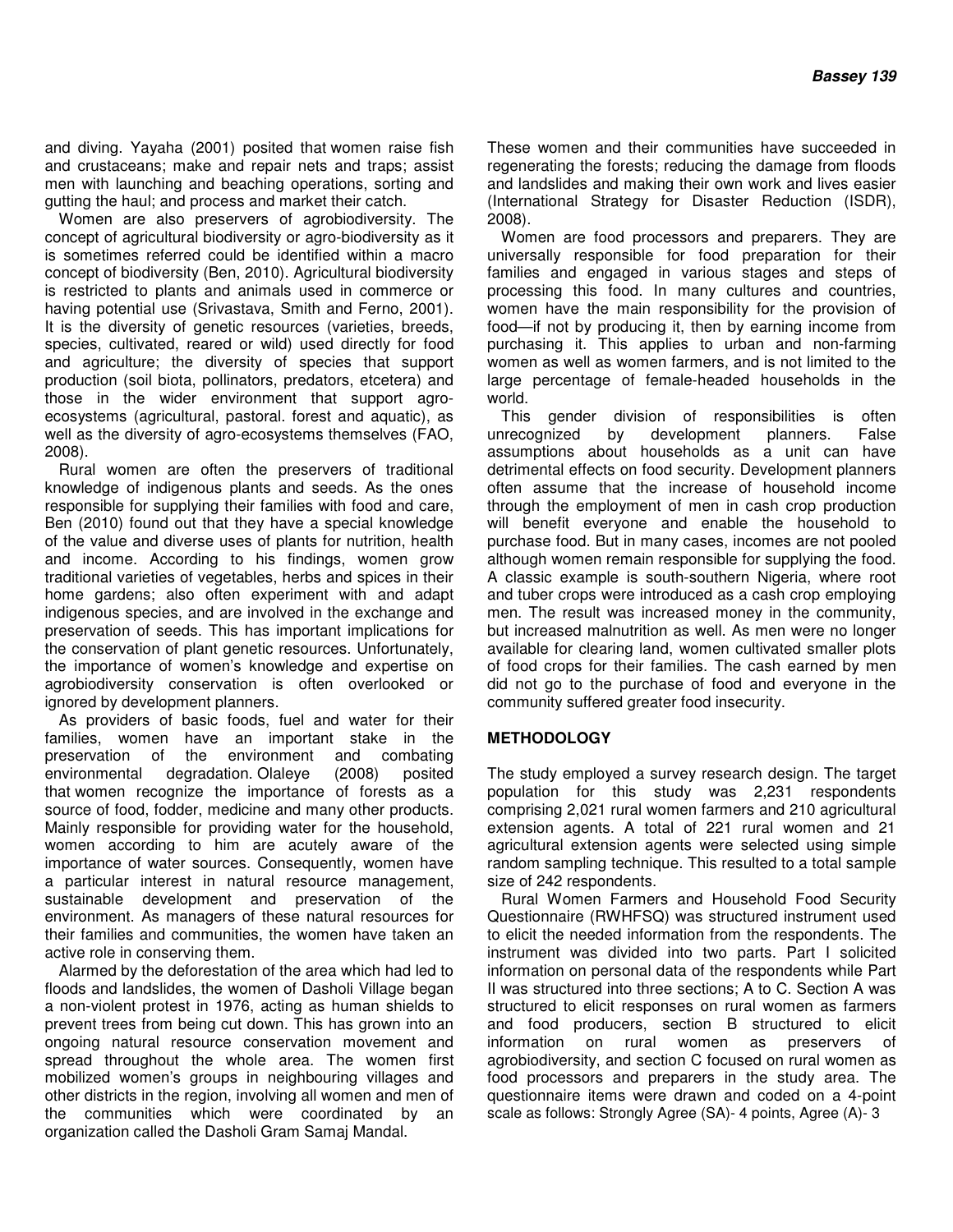points, Disagree (D)- 2 points, and Strongly Disagree (SD)- 1 point.

For determining the reliability of the instrument, copies of the instrument for data collection were administered to 30 rural women farmers and ten agricultural extension agents in Akwa Ibom State, South-southern Nigeria. The data obtained from the administration of the instruments were analyzed using Pearson's Product Moment Correlation Coefficient (r) and a coefficient of 0.78 was obtained. This indicated that the instrument was reliable and capable of yielding the desired result for this study.

The data collected for the study were analyzed using mean and standard deviation to answer the research questions. Independent t-test statistical tool was used to analyze the data aimed at testing the null hypothesis at 0.05 level of significance and 240 degree of freedom. For the research questions, an item with mean rating of 2.50 and above was regarded as agreed while mean response of less than 2.50 was regarded as disagreed. With respect to research hypotheses, a null hypothesis was upheld when the calculated t-value was less than the critical tvalue and vice versa.

## **RESULTS**

Research Question 1

What roles do rural women farmers play as household food producers in Cross River State?

To provide answer to this question, a structured questionnaire on rural women farmers' role as household food producers in the study area was presented to the respondents to indicate their opinions. The result is presented in Table 1.

Table 1 presents data on the opinion of respondents on the roles rural women farmers play as food producers in Cross River State. Respondents agreed on all the items with mean scores ranged from 3.28 - 3.50. The aggregate mean score of 3.42 was obtained which was higher than the cutoff point of 2.50. Therefore, the role of rural women farmers' roles as food producers in the study area is incontestable. Data on standard deviation revealed that all the seven items recorded values ranged from 0.46 – 0.61, indicating that there was less variability in the opinions of the respondents.

## Research Question 2

What roles do rural women farmers play as conservators of agrobiodiversity in Cross River State?

To provide answer to this question, a structured questionnaire on the roles rural women farmers play as conservators of agrobiodiversity in Cross River State was presented to the respondents to indicate their opinions. The result is presented in Table 2.

Table 2 presents data on the opinion of respondents on the role rural women farmers play as conservators of agrobiodiversity in Cross River State. Respondents agreed on all the items with mean scores ranged from 3.27 - 3.43. The aggregate mean score of 3.35 was obtained which was higher than the cutoff point of 2.50. Therefore, respondents agreed upon the roles rural women farmers play as conservators of agrobiodiversity in the study area. Data on standard deviation revealed that all the five items have values ranged from  $0.56 - 0.70$ , indicating that there was less variability in the opinions of the respondents.

### Research Question 3

What roles do rural women farmers play as household food processors in Cross River State?

To provide answer to this question, a structured questionnaire on the roles rural women farmers play as household food processors was presented to the respondents to indicate their opinions. The result is presented in Table 3.

Table 3 presents data on the opinion of respondents on the role rural women farmers play as household food processors in Cross River State Nigeria. Respondents agreed on all the items with mean scores ranged from 3.26—3.42. The aggregate mean score of 3.31 was obtained which was greater than the cutoff point of 2.50. Therefore, respondents upheld the view that the role rural women farmers play as household food processors in the study area in strong agreement. Data on standard deviation revealed that all the five items have values ranged from  $0.62 - 0.69$ , indicating that there was less variability in the opinions of the respondents.

#### Research Hypothesis 1

There is no significant difference in the mean ratings of respondents on the roles rural women farmers play as household food producers in Cross River State, Nigeria.

Table 4 shows t-test analysis of respondents on the roles rural women farmers as household food producers in Cross River State. The result shows that there was no significant difference in the opinion of respondents about rural women farmers play as food producers. This is evidenced from the fact that the item 1-2 and item 4-7 recorded t-calculated value ranged from -1.14 to 1.18, which was less than the t-tab value of 1.960 at 0.05 level of significant and 240 degree of freedom. Hence, the null hypothesis was accepted. Therefore, there was no significant difference between rural women famers and extension agents in their opinion about rural women farmers as food producers. However, item 3 recorded t-cal value of 2.04 which was greater than the critical t-tab value, implying that the null hypothesis for the item was rejected.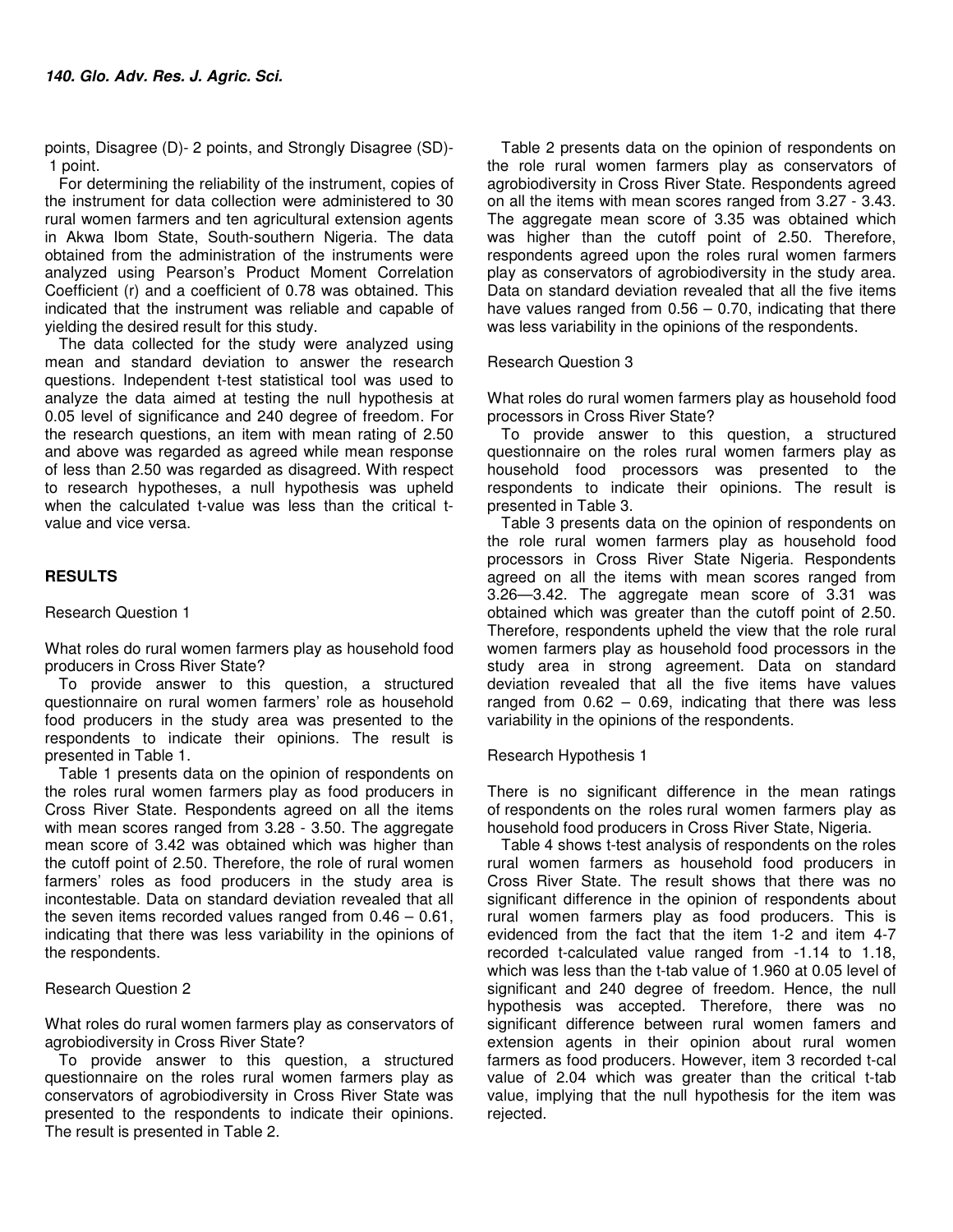**Table 1.** Mean ratings of respondents on the role of rural women farmers as food producers in Cross River State

| S/N            | Rural women farmers' roles                                         |      | SD   | <b>RMK</b> |
|----------------|--------------------------------------------------------------------|------|------|------------|
|                | Women prepare food for farm workers' consumption                   | 3.50 | 0.53 | Agree      |
| 2              | Women provide the labour for rice production                       | 3.46 | 0.52 | Agree      |
| -3             | Women perform larger percentage thinning and supplying operations  | 3.28 | 0.46 | Agree      |
| $\overline{4}$ | Women are mostly involved in marketing agricultural produce        | 3.43 | 0.59 | Agree      |
| 5              | Women mostly perform task of sowing seeds                          | 3.43 | 0.59 | Agree      |
| 6              | Women are mostly responsible for weeding farmland                  | 3.47 | 0.61 | Agree      |
|                | Application of fertilizers and pesticides are mostly done by women | 3.37 | 0.56 | Agree      |
|                | Aggregate mean                                                     | 3.42 |      |            |

*Note: X = Mean, SD = Standard Deviation, RMK = Remark*

 **Table 2.** Mean ratings of respondents on the roles of rural women farmers as conservators of agrobiodiversity

| S/N               | Rural women farmers' roles                                          | Χ    | SD.  | <b>RMK</b> |  |
|-------------------|---------------------------------------------------------------------|------|------|------------|--|
| 8                 | Women are preservers of indigenous knowledge of planting at stake   | 3.36 | 0.61 | Agree      |  |
| 9                 | Women are often preservers of indigenous seeds                      | 3.43 | 0.58 | Agree      |  |
| 10                | Women grow traditional varieties of vegetables                      | 3.35 | 0.70 | Agree      |  |
| 11                | Women grow indigenous herbs and species in their home gardens       | 3.39 | 0.59 | Agree      |  |
| $12 \overline{ }$ | Women breed indigenous animal species                               | 3.27 | 0.64 | Agree      |  |
| 13                | Women introduce new varieties of crops into their local communities | 3.30 | 0.60 | Agree      |  |
| 14                | Women often domesticate wild birds and forest trees                 | 3.36 | 0.56 | Agree      |  |
|                   | Aggregate mean                                                      | 3.35 |      |            |  |

 **Table 3.** Mean ratings of respondents on the roles of rural women farmers as household food processors

| S/N | Rural women farmers' roles                                                         |      | SD   | <b>RMK</b> |
|-----|------------------------------------------------------------------------------------|------|------|------------|
| 15  | Women are responsible for local processing of milk extracted from dairy<br>animals | 3.42 | 0.62 | Agree      |
| 16  | Women engage in farm-level processing of grain legumes                             | 3.33 | 0.69 | Agree      |
| 17  | Women are involved in cooking food at home                                         | 3.28 | 0.69 | Agree      |
| 18  | Women mostly perform the task of local milling of cereals                          | 3.30 | 0.67 | Agree      |
| 19  | Women engage in processing of cassava into various products                        | 3.26 | 0.67 | Agree      |
|     | Aggregate mean                                                                     | 3.31 |      |            |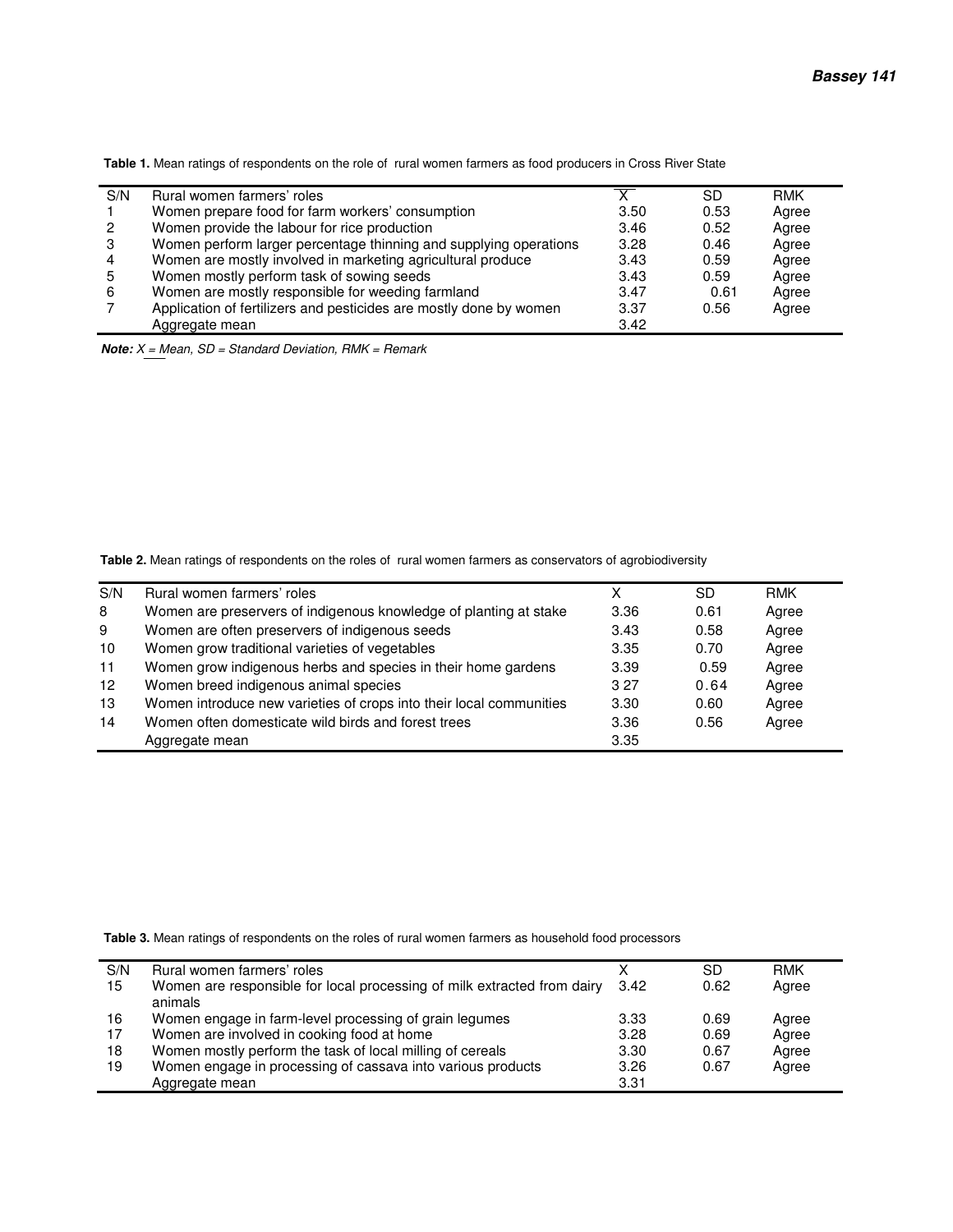| S/N            | Rural women farmers' roles                                                 | $X_{1}$ | SD <sub>1</sub> | $X_{2}$ | SD <sub>2</sub> | t-cal   | <b>RMK</b> |
|----------------|----------------------------------------------------------------------------|---------|-----------------|---------|-----------------|---------|------------|
|                | Women prepare food for farm workers'<br>consumption                        | 3.49    | 0.52            | 3.67    | 0.50            | $-1.14$ | <b>NS</b>  |
| $\overline{2}$ | Women provide the labour for cereal crop 3.47<br>production                |         | 0.53            | 3.38    | 0.49            | 0.79    | <b>NS</b>  |
| 3              | Women perform larger percentage thinning<br>and supplying operations       | -3.31   | 0.50            | 3.14    | 0.35            | 2.04    | S          |
| 4              | Women are mostly involved in marketing 3.37<br>agricultural produce        |         | 0.57            | 3.23    | 0.53            | 1.16    | <b>NS</b>  |
| 5              | Women mostly perform task of sowing<br>seeds                               | 3.45    | 0.59            | 3.28    | 0.71            | 1.13    | <b>NS</b>  |
| 6              | Women are mostly responsible for weeding<br>farmland                       | 2.38    | 0.61            | 3.38    | 0.49            | 0.00    | <b>NS</b>  |
|                | Application of fertilizers and pesticides are 3.38<br>mostly done by women |         | 0.55            | 3.19    | 0.74            | 1.18    | <b>NS</b>  |

 **Table 4.** t-test analysis of respondents' opinion on the roles rural women farmers play as household food producers in Cross River State, Nigeria

*Note: X1 = Mean opinion score of Women farmers; SD1= Standard deviation value of Women farmers; N1 = 221, X2 = Mean opinion score of Extension Agents; SD2= Standard deviation value of Extension Agents; N2 = 21; NS = Not Significant; S= Significant; df =240, t-tab. = 1.960.*

 **Table 5.** t-test analysis of respondents' opinion on the roles rural women farmers play as conservators of agrobiodiversity

| S/N | Rural women farmers' roles                                                    | X1              | SD <sub>1</sub> | $X_2$ | SD <sub>2</sub> | t-cal   | <b>RMK</b> |
|-----|-------------------------------------------------------------------------------|-----------------|-----------------|-------|-----------------|---------|------------|
| 8   | Women<br>preservers<br>οf<br>are<br>knowledge of planting at stake            | indigenous 3.38 | 0.58            | 3.42  | 0.58            | $-0.30$ | <b>NS</b>  |
| 9   | Women are often preservers of indigenous 3.39<br>seeds                        |                 | 0.62            | 3.04  | 0.58            | 2.19    | S          |
| 10  | Women grow traditional varieties of vegetables 3.38                           |                 | 0.60            | 3.14  | 0.65            | 1.71    | <b>NS</b>  |
| 11  | Women grow indigenous herbs and species in 3.41<br>their home gardens         |                 | 0.59            | 3.23  | 0.53            | 1.80    | <b>NS</b>  |
| 12  | Women improve indigenous animal species 3.27<br>through breeding              |                 | 0.66            | 3.23  | 0.43            | 0.44    | <b>NS</b>  |
| 13  | Women introduce new varieties of crops into $3.22$<br>their local communities |                 | 0.59            | 3.09  | 0.65            | 1.76    | <b>NS</b>  |
| 14  | Women often domesticate wild birds and forest 3.39<br>trees                   |                 | 0.57            | 3.33  | 0.65            | 0.42    | <b>NS</b>  |

#### Hypothesis 2

There is no significant difference in the mean ratings of respondents on the roles rural women farmers play as conservators of agrobiodiversity in Cross River State, Nigeria.

Table 5 presents data on t-test analysis of respondents on the roles rural women farmers play as conservators of agrobiodiversity in Cross River State. The data show that item 8 and item 10-14 recorded calculated t-values ranged from -0.30 to 1.80, which were less than critical t-value of 1.960 at 0.05 level of significance and 240 degree of freedom. The implication of this result is that the null

hypothesis was upheld for the six items. This implied that there was no significant difference in the mean ratings of respondents on the roles rural women farmers play as conservators of agrobiodiversity in the study area. However, item 2 recorded t-cal value of 2.19, which is greater than the critical t-value, implying that the null hypothesis for the item was rejected.

#### Hypothesis 3

There is no significant difference in the mean ratings of respondents on the roles rural women farmers play as household food processors in Cross River State, Nigeria.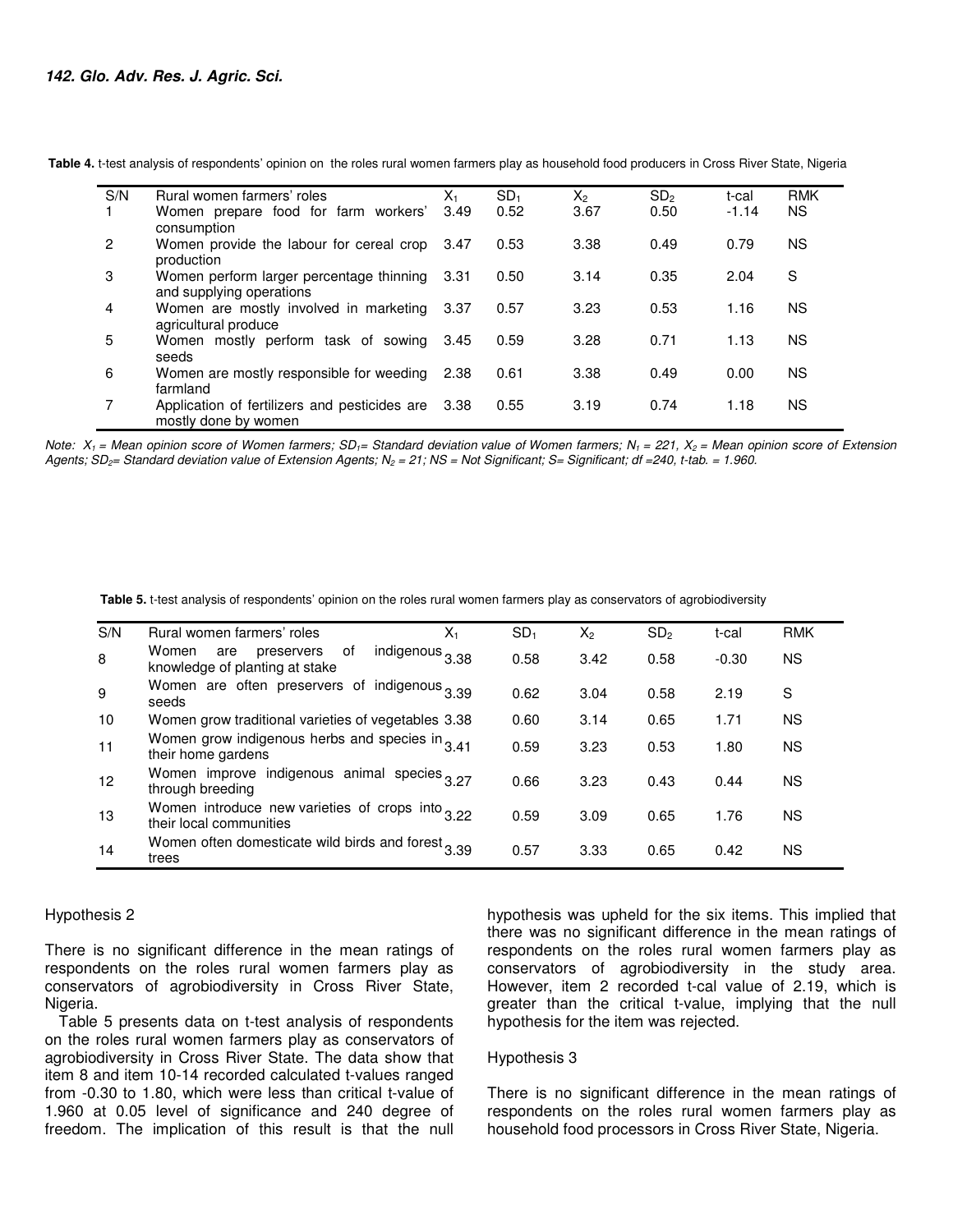| S/N | Rural women farmers' roles                                                                        | χ,    | SD <sub>1</sub> | Х,   | SD <sub>2</sub> | t-cal   | <b>RMK</b> |
|-----|---------------------------------------------------------------------------------------------------|-------|-----------------|------|-----------------|---------|------------|
| 15  | responsible<br>Women<br>for<br>local<br>are<br>processing of milk extracted from dairy<br>animals | -3.38 | 0.62            | 3.42 | 0.50            | $-0.40$ | <b>NS</b>  |
| 16  | Women engage in farm-level processing of 3.38<br>grain legumes                                    |       | 0.69            | 3.57 | 0.59            | $-2.90$ | ΝS         |
| 17  | Women are involved in cooking food at 3.27<br>home                                                |       | 0.68            | 3.47 | 0.51            | $-2.00$ | ΝS         |
| 18  | Women mostly perform the task of local 3.33<br>milling of rice                                    |       | 0.65            | 3.00 | 0.70            | $-2.20$ | ΝS         |
| 19  | Women engage in processing of cassava 3.38<br>into various products                               |       | 0.60            | 3.14 | 0.65            | 1.71    | ΝS         |

 **Table 6.** t-test analysis of respondents' opinion on the roles rural women farmers play as food processors

Table 6 presents data on t-test analysis of respondents' opinion on the roles rural women farmers play as food processors in Cross River State, Nigeria. The data show that all the 5 items recorded calculated t-values ranged from -2.90 to 1.71 which were less than t-tab value of 1.960 at 0.05 level of significance and 240 degree of freedom. The implication of this result is that the null hypothesis was upheld for the five items. This implied that there was no significant differences in the opinions of respondents on the role rural women farmers play as household food processors in the study area in the perspective of local processing of milk, farm-level processing of grain legumes, cooking of food at home, local rice milling, and processing of cassava into various products.

## **DISCUSSION OF FINDINGS**

The overall findings of this study showed that rural women play a significant role in household food security in Cross River State, Nigeria. On the basis of research hypothesis one, it was found out that significant difference did not exist in the opinions of respondents on the roles rural women farmers play as household food producers in Cross River State. While findings inferred from research hypothesis two revealed that respondents did not significantly differ in their opinions on the roles rural women farmers play as conservators of agro-biodiversity in Cross River State. Based on research hypothesis three, it was found out that there is no significant difference in the opinions of respondents on the roles rural women farmers play as household food processors in Cross River State.

FAO (2009) agrees with findings of this study, which confirmed that women are the main producers of the world's staple foods: maize, wheat and rice. According to the estimate, women are generally responsible for about

50 percent of the world's food production and, in some countries of sub-Saharan Africa like Nigeria, women provide between 60 and 80 percent of the food for household consumption, mainly as unpaid labourers on family plots. Similarly, Dauda (2009) submitted that women provide up to 90 per cent of the labour for rice cultivation in south-western Nigeria; while Keller (2010) maintained that women perform 25 to 45 percent of agricultural field tasks. In the same vein, Meludu, Ifie, Akinbile and Adekoya (2009) found out that, women contribute 53 percent of the agricultural labour while men are found more often in agricultural wage labour and cash crop production; women are mostly found producing food for their families and local markets. Women are also found in agricultural wage labour. Titus and Adetokunbo's (2007) findings revealed in support of the findings of this study that women make up 65 percent of the field workers in farms, comprise 60 percent of the contractual workers in the fruit sector and women are 40 per cent of the field workers for vegetables and 90 percent of the packers; while women provide 70 to 80 per cent of the labour in packing, labeling and barcoding of horticulture, women perform many tasks in household crop production, including sowing seeds, weeding, applying fertilizers and pesticides, and harvesting and threshing of the crops. As the ones responsible for supplying their families with food and care, Ben (2010) found out that they have a special knowledge of the value and diverse uses of plants for nutrition, health and income. They grow traditional varieties of vegetables, herbs and spices in their home gardens; also often experiment with and adapt indigenous species, and are involved in the exchange and saving of seeds; this has important implications for the conservation of plant genetic resources, and as such, women should be involved in biodiversity conservation. The researcher's findings are in line with findings of this study. In support to findings of this study, Olaleye (2008) posited that indigenous women of